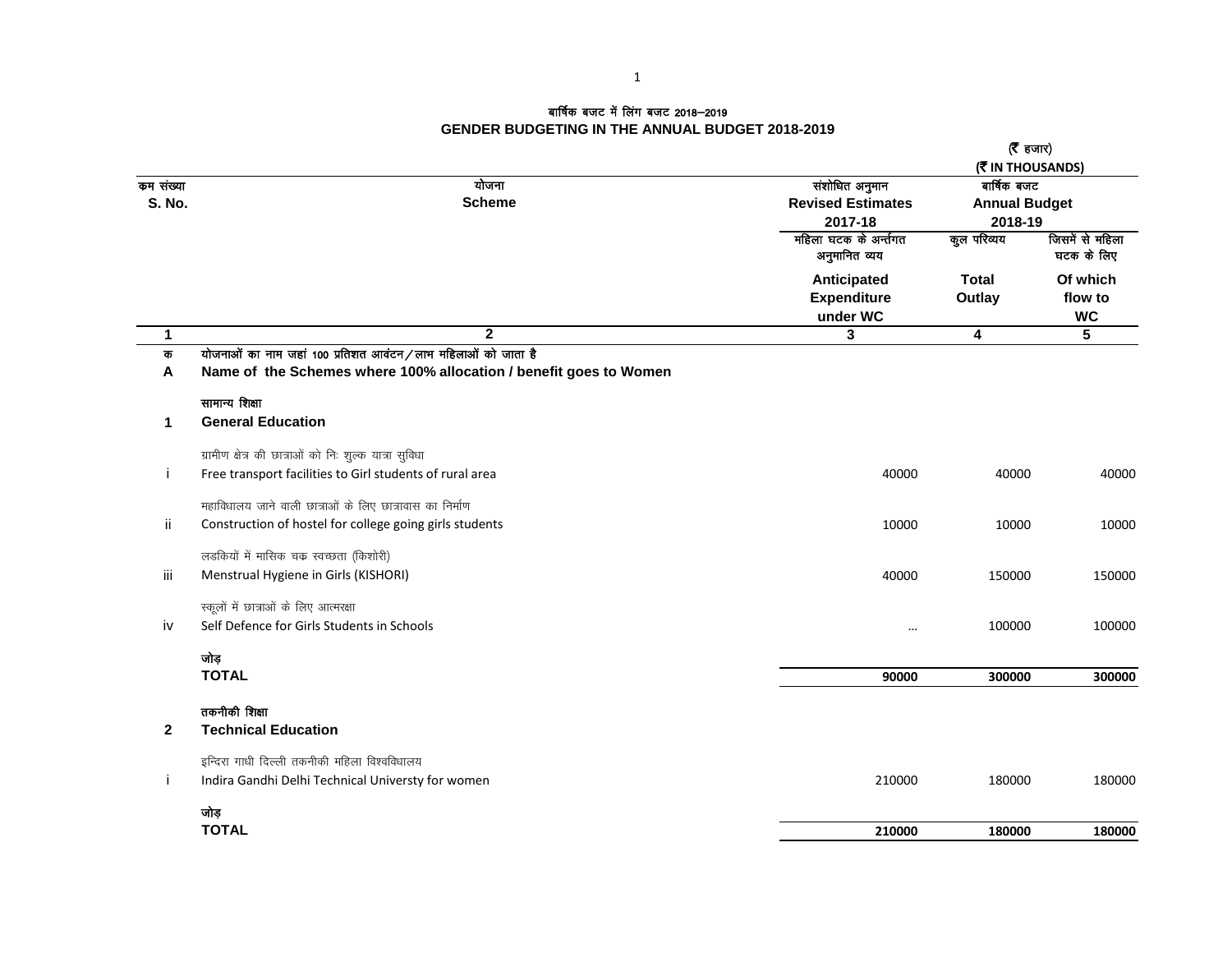|                            |                                                                                                  |                        |                                                       | $($ हजार)<br>(MITHOUSANDS)                     |                                  |
|----------------------------|--------------------------------------------------------------------------------------------------|------------------------|-------------------------------------------------------|------------------------------------------------|----------------------------------|
| कम संख्या<br><b>S. No.</b> |                                                                                                  | योजना<br><b>Scheme</b> | संशोधित अनुमान<br><b>Revised Estimates</b><br>2017-18 | बार्षिक बजट<br><b>Annual Budget</b><br>2018-19 |                                  |
|                            |                                                                                                  |                        | महिला घटक के अर्न्तगत<br>अनुमानित व्यय                | कुल परिव्यय                                    | जिसमें से महिला<br>घटक के लिए    |
|                            |                                                                                                  |                        | Anticipated<br><b>Expenditure</b><br>under WC         | <b>Total</b><br>Outlay                         | Of which<br>flow to<br><b>WC</b> |
| $\mathbf{1}$               |                                                                                                  | $\overline{2}$         | $\mathbf{3}$                                          | $\overline{4}$                                 | $\overline{\mathbf{5}}$          |
| 3                          | स्वास्थ्य सेवायें निदेशालय<br><b>Directorate of Health Services</b>                              |                        |                                                       |                                                |                                  |
| Ť                          | जच्चा बच्चा अस्पताल नसीर पुर<br>Mother & Child Hospital Nasirpur<br>कांती नगर में पोलिटेक्निक    |                        | 35000                                                 | 30000                                          | 30000                            |
| ii                         | Polyclinic at Kanti Nagar                                                                        |                        | 2100                                                  | 2500                                           | 2500                             |
|                            | जोड़<br><b>TOTAL</b>                                                                             |                        | 37100                                                 | 32500                                          | 32500                            |
| 4                          | परिवार कल्याण विभाग<br><b>Family Welfare Department</b>                                          |                        |                                                       |                                                |                                  |
| j.                         | परिवार कल्याण योजना (राज्य व केन्द्र हिस्सा)<br>Family Welfare Programme (State & Central Share) |                        | 231400                                                | 514000                                         | 514000                           |
|                            | जोड़<br><b>TOTAL</b>                                                                             |                        | 231400                                                | 514000                                         | 514000                           |
| 5                          | दि. न. नि. (चिकित्सा)<br><b>Municipal Corporations (Medical)</b>                                 |                        |                                                       |                                                |                                  |
| j.                         | कस्तूरबा गांधी अस्पताल<br>Kasturba Gandhi Hospital                                               |                        | 134000                                                | 139700                                         | 139700                           |
| -ii                        | गिरधारी लाल प्रसूति अस्पताल<br>G.L. Maternity Hospital                                           |                        | 39000                                                 | 87200                                          | 87200                            |
| iii                        | प्रसूति एंव बाल कल्याण<br>Maternity & Child Welfare                                              |                        | 46000                                                 | 48400                                          | 48400                            |
|                            | जोड़<br><b>TOTAL</b>                                                                             |                        | 219000                                                | 275300                                         | 275300                           |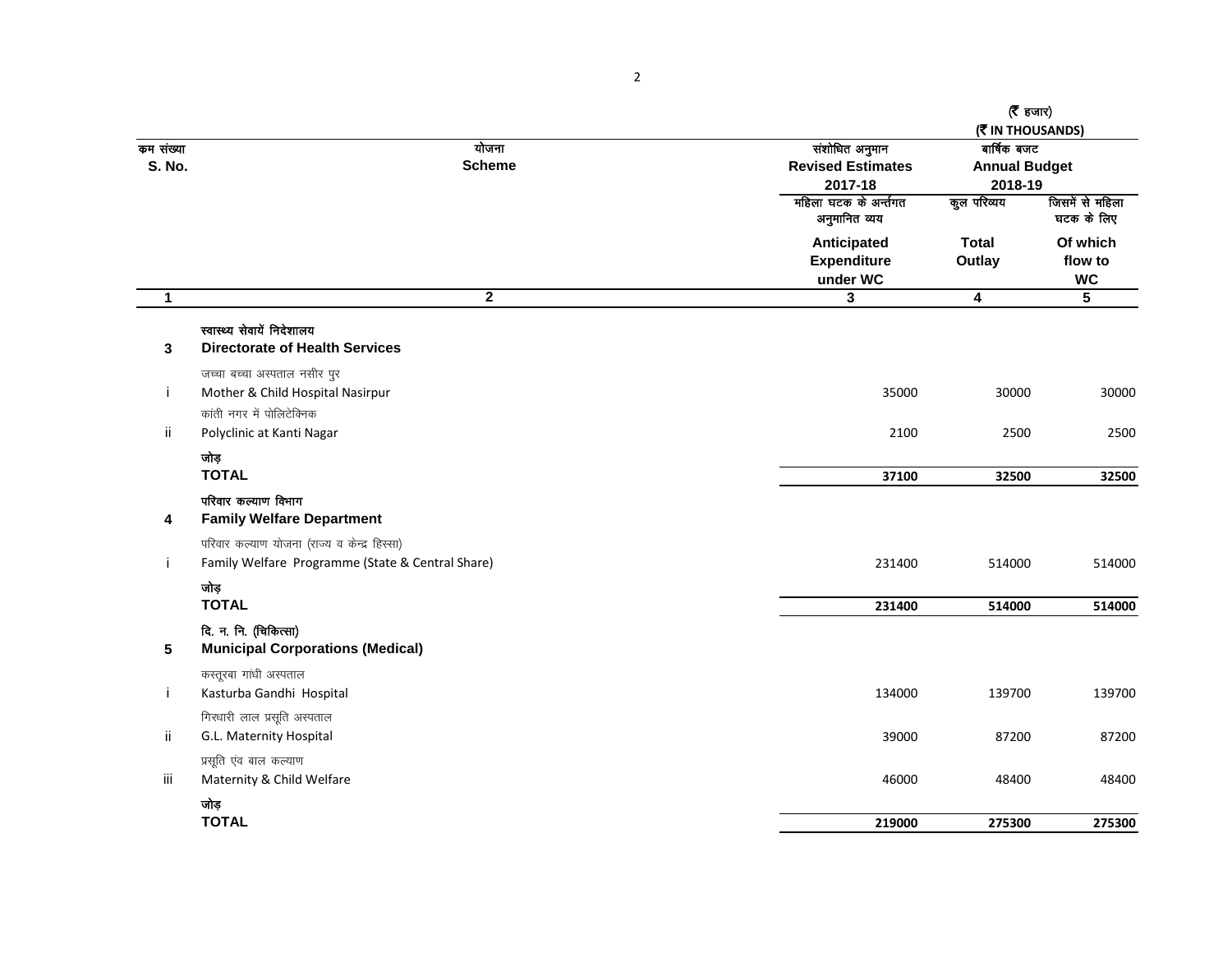|                            |                                                                                                                                                                                                                                           |                                                       | ( $\bar{\mathbf{z}}$ हजार)<br>(WIN THOUSANDS)  |                                  |
|----------------------------|-------------------------------------------------------------------------------------------------------------------------------------------------------------------------------------------------------------------------------------------|-------------------------------------------------------|------------------------------------------------|----------------------------------|
| कम संख्या<br><b>S. No.</b> | योजना<br><b>Scheme</b>                                                                                                                                                                                                                    | संशोधित अनुमान<br><b>Revised Estimates</b><br>2017-18 | बार्षिक बजट<br><b>Annual Budget</b><br>2018-19 |                                  |
|                            |                                                                                                                                                                                                                                           | महिला घटक के अर्न्तगत<br>अनुमानित व्यय                | कुल परिव्यय                                    | जिसमें से महिला<br>घटक के लिए    |
|                            |                                                                                                                                                                                                                                           | Anticipated<br><b>Expenditure</b><br>under WC         | <b>Total</b><br>Outlay                         | Of which<br>flow to<br><b>WC</b> |
| $\mathbf{1}$               | $\mathbf{2}$                                                                                                                                                                                                                              | 3                                                     | $\overline{\mathbf{4}}$                        | 5                                |
| 6                          | अ.जा. / अ.ज.जा. पिछडें एव अल्पसंख्यक वर्गो का कल्याण विभाग<br>Department for Welfare of SC/ST/OBC/Min.                                                                                                                                    |                                                       |                                                |                                  |
| j                          | दिलशाद गार्डन में अ.जा./अ.ज.जा. लडकियों के लिए हॉस्टल<br>Hostel for SC/ST girls at Dilshad Garden                                                                                                                                         | 7500                                                  | 7300                                           | 7300                             |
| ii.                        | अनुसूचित जाति की औरतों की प्रसूति के लिये मैत्री सूश्रुत सुरक्षा योजना के अन्तर्गत दिल्ली हैल्थ मिशन को अनुदान<br>GIA to Delhi State Health Mission for Financial Assistance under "Matri Shishu-Suraksha Yojana to SC<br>pregnant Women. | 1000                                                  |                                                | $\cdots$                         |
| iii                        | अनुसूचित जाति की औरतों के लिये भ्रण सुरक्षा प्रसूति संस्थान को दिल्ली हैल्थ मिशन को अनुदान<br>GIA to Delhi State Health Mission for Financial Assistance for providing ante-natal care/ Institutional<br>delivery to SC Women.            | 1000                                                  | $\cdots$                                       |                                  |
|                            | जोड़<br><b>TOTAL</b>                                                                                                                                                                                                                      | 9500                                                  | 7300                                           | 7300                             |
| $\overline{7}$             | महिला एवं बाल विकास निदेशालय<br>Directorate of Women & Child Development                                                                                                                                                                  |                                                       |                                                |                                  |
| j                          | दिल्ली राज्य महिला आयोग<br>Delhi State Commission for Women                                                                                                                                                                               | 200000                                                | 200000                                         | 200000                           |
| ii.                        | प्रबन्धन सेवाओ की दक्षता सुधारने के लिए कर्मचारी संस्थानो का सुदृढिकरण<br>Strengthening of staff institutions to improve the efficiency of management services                                                                            | 7200                                                  | 8700                                           | 8700                             |
| Ϊİ                         | कामकाजी महिलाओ के लिए होस्टल का निर्माण<br>Construction of working women hostels at various location in Delhi                                                                                                                             | 25000                                                 | 50000                                          | 50000                            |
| iv                         | विधवाओं को आर्थिक सहायता<br>Financial Assistance to Women in distress.                                                                                                                                                                    | 5135000                                               | 5330000                                        | 5330000                          |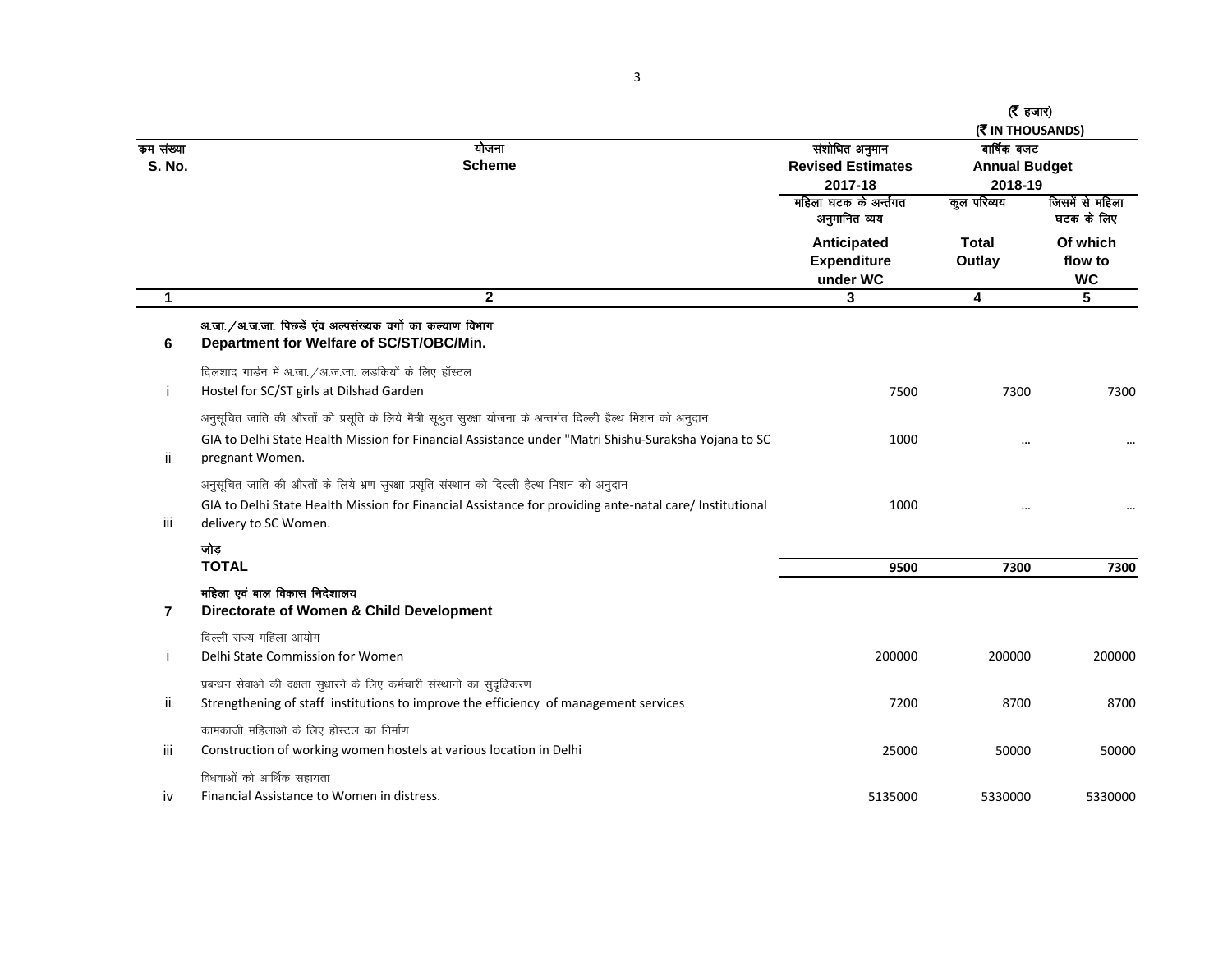|                            |                                                                                                                                                                                   |                                                       | ( $\bar{\mathbf{z}}$ हजार)<br>(WIN THOUSANDS)  |                                  |
|----------------------------|-----------------------------------------------------------------------------------------------------------------------------------------------------------------------------------|-------------------------------------------------------|------------------------------------------------|----------------------------------|
| कम संख्या<br><b>S. No.</b> | योजना<br><b>Scheme</b>                                                                                                                                                            | संशोधित अनुमान<br><b>Revised Estimates</b><br>2017-18 | बार्षिक बजट<br><b>Annual Budget</b><br>2018-19 |                                  |
|                            |                                                                                                                                                                                   | महिला घटक के अर्न्तगत<br>अनुमानित व्यय                | कूल परिव्यय                                    | जिसमें से महिला<br>घटक के लिए    |
|                            |                                                                                                                                                                                   | Anticipated<br><b>Expenditure</b><br>under WC         | <b>Total</b><br>Outlay                         | Of which<br>flow to<br><b>WC</b> |
| 1                          | $\overline{2}$                                                                                                                                                                    | 3                                                     | 4                                              | $\overline{5}$                   |
| $\mathsf{v}$               | समाज की कमजोर वर्ग की दुग्धपान कराने व परिचर्या करने वाली माताओं को आर्थिक सहायता<br>Financial assistance to lactating and nursing mothers belonging to weaker section of society | 100                                                   | 100                                            | 100                              |
| vi                         | निर्धन विधवाओं को बेटियों का विवाह कराने के लिए आर्थिक सहायता<br>Financial assistance to poor widows for performing marriage of their daughters & orphane girls                   | 86000                                                 | 120000                                         | 120000                           |
| vii                        | लाडली योजना<br>Ladli Yojna                                                                                                                                                        | 1018700                                               | 1000000                                        | 1000000                          |
| viii                       | भागीदारी योजनाओं-सामाजिक विकास में नई पहल-स्त्री शक्ति<br>Scheme of Bhagidari- New initiative in social development - Stree Shakti                                                | 150000                                                | 48000                                          | 48000                            |
| ix                         | आंगनवाडी सहायकों व कर्मियों को अतिरिक्त मानदेय<br>Additional honorarium to Anganwadi Helpers and workers                                                                          | 1100000                                               | 1300000                                        | 1300000                          |
| X                          | घरेलु हिंसा से महिलाओं की सुरक्षा अधिनियम, 2005 का प्रतिपालन<br>Implementation of Protection of Women Domestic Violence Act 2005                                                  | 11500                                                 | 12000                                          | 12000                            |
| xi                         | निराश्रित, गर्भवती व स्तनपान कराने वाली महिलाओं के लिए आश्रय गृह<br>Shelter Home for Destitute, Pregnent and Lactating Women                                                      | 8000                                                  | 8500                                           | 8500                             |
| xii                        | मानव संशाघन विकास रिपोर्ट की सिफारिशों का प्रतिपालन / ब्रिंग अध्ययन पीठ<br>Implementation of the recomendations of HD report / Gender Study Chair                                 | 100                                                   | 100                                            | 100                              |
| xiii                       | आई.सी.डी.एस. प्रशिक्षण (राज्य व केन्द्र हिस्सा)<br>ICDS (Training)(State & Central Share)                                                                                         | 12500                                                 | 20000                                          | 20000                            |
| xiv                        | आई.सी.डी.एस.- सामान्य (राज्य व केन्द्र हिस्सा)<br>ICDS(General)(State & Central Share)<br>प्रधानमंत्री मंत्री मातृ वन्दना योजना (पी.एम.एम.वी.वाई.)                                | 965800                                                | 1357000                                        | 1357000                          |
| XV                         | Pradhan Mantri Matri Vandana Yojna (PMMVY)                                                                                                                                        | 157600                                                | 160000                                         | 160000                           |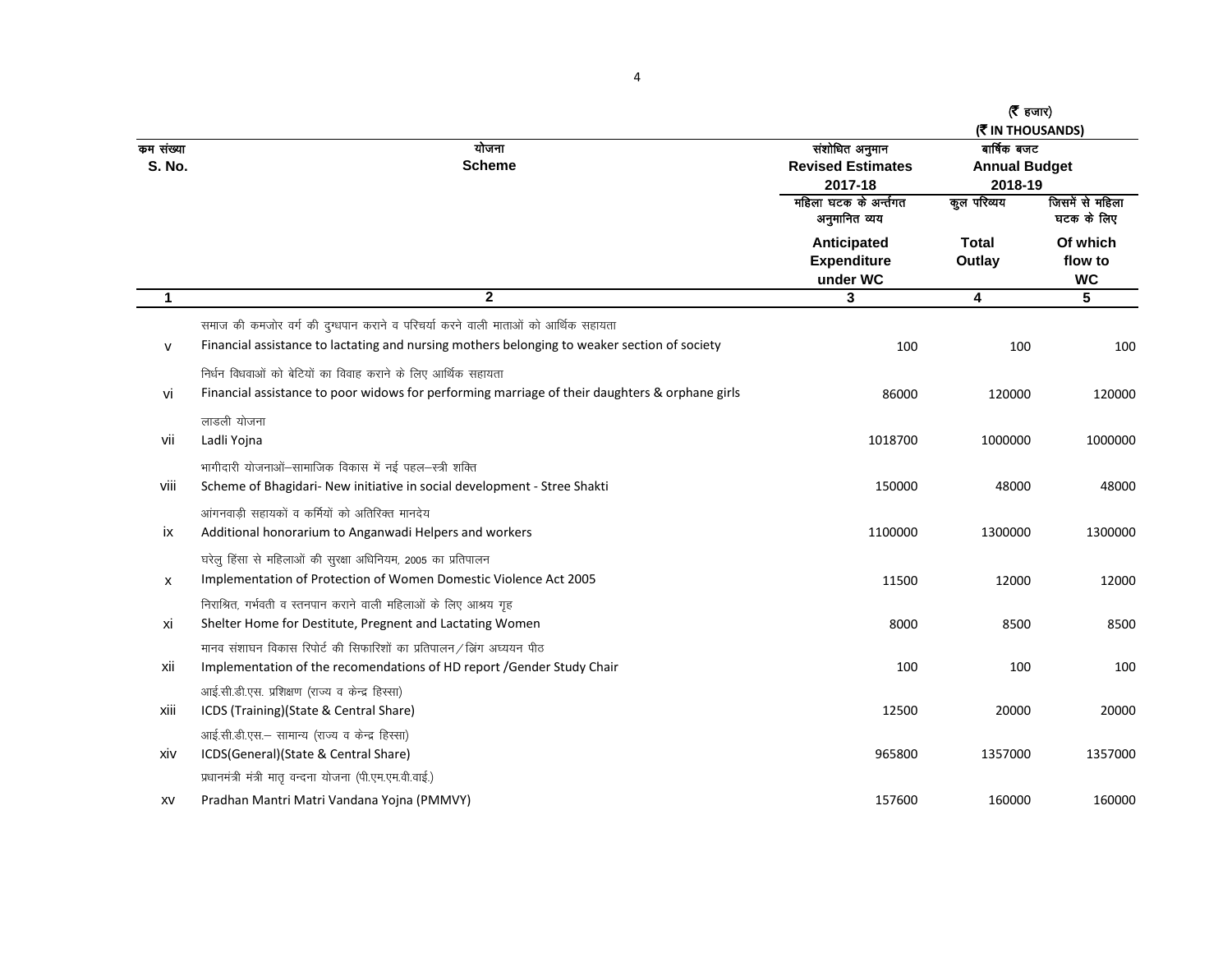|                            |                                                                           |                                                       | ( $\bar{\tau}$ हजार)<br>( THOUSANDS)           |                                  |
|----------------------------|---------------------------------------------------------------------------|-------------------------------------------------------|------------------------------------------------|----------------------------------|
| कम संख्या<br><b>S. No.</b> | योजना<br><b>Scheme</b>                                                    | संशोधित अनुमान<br><b>Revised Estimates</b><br>2017-18 | बार्षिक बजट<br><b>Annual Budget</b><br>2018-19 |                                  |
|                            |                                                                           | महिला घटक के अर्न्तगत<br>अनुमानित व्यय                | कुल परिव्यय                                    | जिसमें से महिला<br>घटक के लिए    |
|                            |                                                                           | Anticipated<br><b>Expenditure</b><br>under WC         | <b>Total</b><br>Outlay                         | Of which<br>flow to<br><b>WC</b> |
| $\mathbf{1}$               | $\overline{\mathbf{2}}$                                                   | 3                                                     | $\overline{4}$                                 | 5                                |
|                            | इंदिरा गांधी मातृत्व सहयोग योजना (राज्य व केन्द्र हिस्सा)                 |                                                       |                                                |                                  |
| xvi                        | Indira Gandhi Matritva Sahyog Yojana (IGMSY)(State & Central Share)       | 32421                                                 |                                                |                                  |
|                            | बेटी बचाओ बेटी पढ़.ाओ                                                     |                                                       |                                                |                                  |
| xvii                       | Beti Bachao Beti Padhao (CSS)                                             | 30000                                                 | 45000                                          | 45000                            |
|                            | महिला हैल्प लाइन -181 के लिए राज्य महिला आयोग को सहायता अनुदान (सी.एस.एस) |                                                       |                                                |                                  |
| xviii                      | State Commission for Women for "181 - Women Help Line" (CSS)              | 7400                                                  | 7400                                           | 7400                             |
|                            | मानसिक स्वास्थ्य इकाई                                                     |                                                       |                                                |                                  |
| xix                        | <b>Mental Health Unit</b>                                                 | 8400                                                  | 10000                                          | 10000                            |
|                            | दहेज विरोधी सेल                                                           |                                                       |                                                |                                  |
| XX                         | Anti Dowry Cell                                                           | 779                                                   | 2700                                           | 2700                             |
|                            | जोड़                                                                      |                                                       |                                                |                                  |
|                            | <b>TOTAL</b>                                                              | 8956500                                               | 9679500                                        | 9679500                          |
|                            | पोषण                                                                      |                                                       |                                                |                                  |
| 8                          | <b>Nutrition</b>                                                          |                                                       |                                                |                                  |
|                            | किशोरी शक्ति योजना (राज्य व केन्द्र हिस्सा)                               |                                                       |                                                |                                  |
| j                          | Kishori Shakti Yojana (State & Central Share)                             | 14200                                                 | 14200                                          | 14200                            |
|                            | किशोरियों के लिए आर.जी.एस.ई.ए.जी.-सबला (राज्य व केन्द्र हिस्सा)           |                                                       |                                                |                                  |
| ii.                        | RGSEAG (SABLA) for Adolesecent girls (State & Central Share)              | 185800                                                | 237000                                         | 237000                           |
|                            | जोड़                                                                      |                                                       |                                                |                                  |
|                            | <b>TOTAL</b>                                                              | 200000                                                | 251200                                         | 251200                           |
|                            | जोड़ (क)                                                                  |                                                       |                                                |                                  |
|                            | <b>TOTAL(A)</b>                                                           | 9953500                                               | 11239800                                       | 11239800                         |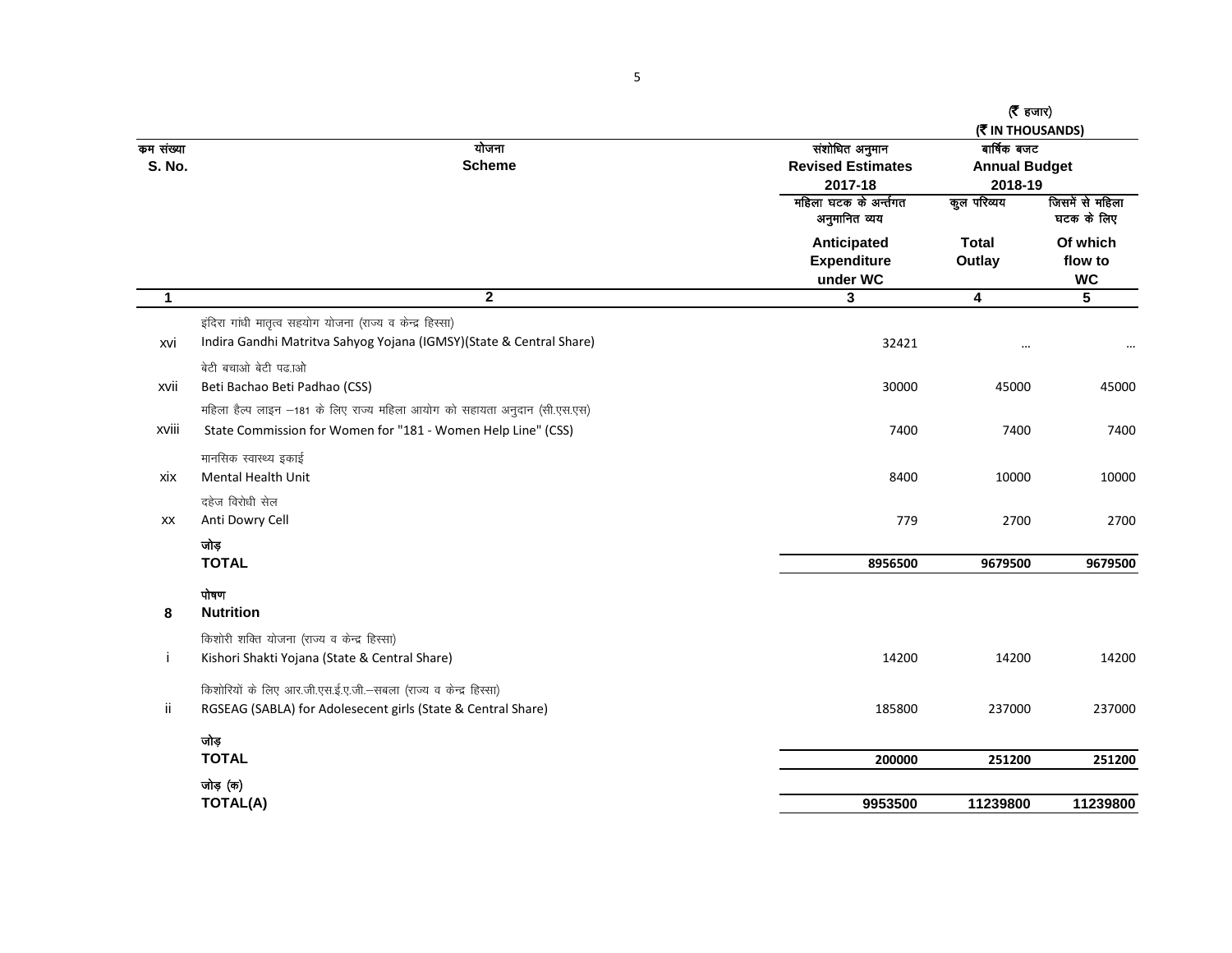| कम संख्या<br><b>S. No.</b> | योजना<br><b>Scheme</b>                                                                                                                                                                    | संशोधित अनुमान<br><b>Revised Estimates</b><br>2017-18 | ( $\bar{\tau}$ हजार)<br>(WIN THOUSANDS)<br>बार्षिक बजट<br><b>Annual Budget</b><br>2018-19 |                                  |
|----------------------------|-------------------------------------------------------------------------------------------------------------------------------------------------------------------------------------------|-------------------------------------------------------|-------------------------------------------------------------------------------------------|----------------------------------|
|                            |                                                                                                                                                                                           | महिला घटक के अर्न्तगत<br>अनुमानित व्यय                | कुल परिव्यय                                                                               | जिसमें से महिला<br>घटक के लिए    |
|                            |                                                                                                                                                                                           | Anticipated<br><b>Expenditure</b><br>under WC         | <b>Total</b><br>Outlay                                                                    | Of which<br>flow to<br><b>WC</b> |
| $\mathbf{1}$               | $\boldsymbol{2}$                                                                                                                                                                          | 3                                                     | $\overline{\mathbf{4}}$                                                                   | $5\phantom{.0}$                  |
| ख<br>B                     | योजनाओं का नाम जहां परिव्यय का 30 से 99 प्रतिशत/लाभ महिलाओं को जा रहा है<br>Name of the schemes where 30 to 99 percentage of outlay / benefit is going towards<br>women<br>सामान्य शिक्षा |                                                       |                                                                                           |                                  |
| 1                          | <b>General Education</b>                                                                                                                                                                  |                                                       |                                                                                           |                                  |
|                            | स्कूल पुस्तकालयों का विकास                                                                                                                                                                |                                                       |                                                                                           |                                  |
| j.                         | Improvement of School Libraries                                                                                                                                                           | 75000                                                 | 150000                                                                                    | 75000                            |
|                            | विद्यार्थियों को स्कूल वर्दी पर छूट                                                                                                                                                       |                                                       |                                                                                           |                                  |
| ïi                         | Subsidy for school uniforms to the students                                                                                                                                               | 1245000                                               | 2230000                                                                                   | 1115000                          |
|                            | पाठय पुस्तकों का निःशुल्क वितरण                                                                                                                                                           |                                                       |                                                                                           |                                  |
| iii                        | Free supply of text books                                                                                                                                                                 | 872500                                                | 1480000                                                                                   | 740000                           |
|                            | स्कूल विस्तार कार्यक्रम                                                                                                                                                                   |                                                       |                                                                                           |                                  |
| iv                         | School extension programme                                                                                                                                                                | 15000                                                 | 30000                                                                                     | 15000                            |
|                            | +2 स्तर पर कम्प्युटर विज्ञान / कम्प्युटर शिक्षा कार्यक्रम की प्रस्तुति                                                                                                                    |                                                       |                                                                                           |                                  |
| $\mathsf{V}$               | Introduction of Computer Science at +2 stage/ Computer education programme                                                                                                                | 300000                                                | 800000                                                                                    | 400000                           |
|                            | विद्यार्थियों को प्रशिक्षण सुविधाएं                                                                                                                                                       |                                                       |                                                                                           |                                  |
| vi                         | Coaching facilities to students                                                                                                                                                           | 2500                                                  | 5000                                                                                      | 2500                             |
|                            | योग्यता सुधार के लिए परीक्षा सुधार शाखा                                                                                                                                                   |                                                       |                                                                                           |                                  |
| vii                        | Exam reforms branch for qualification improvement                                                                                                                                         | 70000                                                 | 200000                                                                                    | 100000                           |
|                            | शैक्षणिक रूप से पिछड़े / अल्पसंख्यक विद्यार्थियों का कल्याण                                                                                                                               |                                                       |                                                                                           |                                  |
| viii                       | Welfare of educationally backward / minority students                                                                                                                                     | 60000                                                 | 120000                                                                                    | 60000                            |
|                            | सर्व शिक्षा अभियान (राज्य व केन्द्र हिस्सा)                                                                                                                                               |                                                       |                                                                                           |                                  |
| ix                         | Sarva Shiksha Abhiyan (State & Central Share)                                                                                                                                             | 1125000                                               | 35000000                                                                                  | 17500000                         |
| X                          | नगर निगम<br>Municipal Corporations (North, South & East)                                                                                                                                  | 1800000                                               | 3150000                                                                                   | 1575000                          |
|                            |                                                                                                                                                                                           |                                                       |                                                                                           |                                  |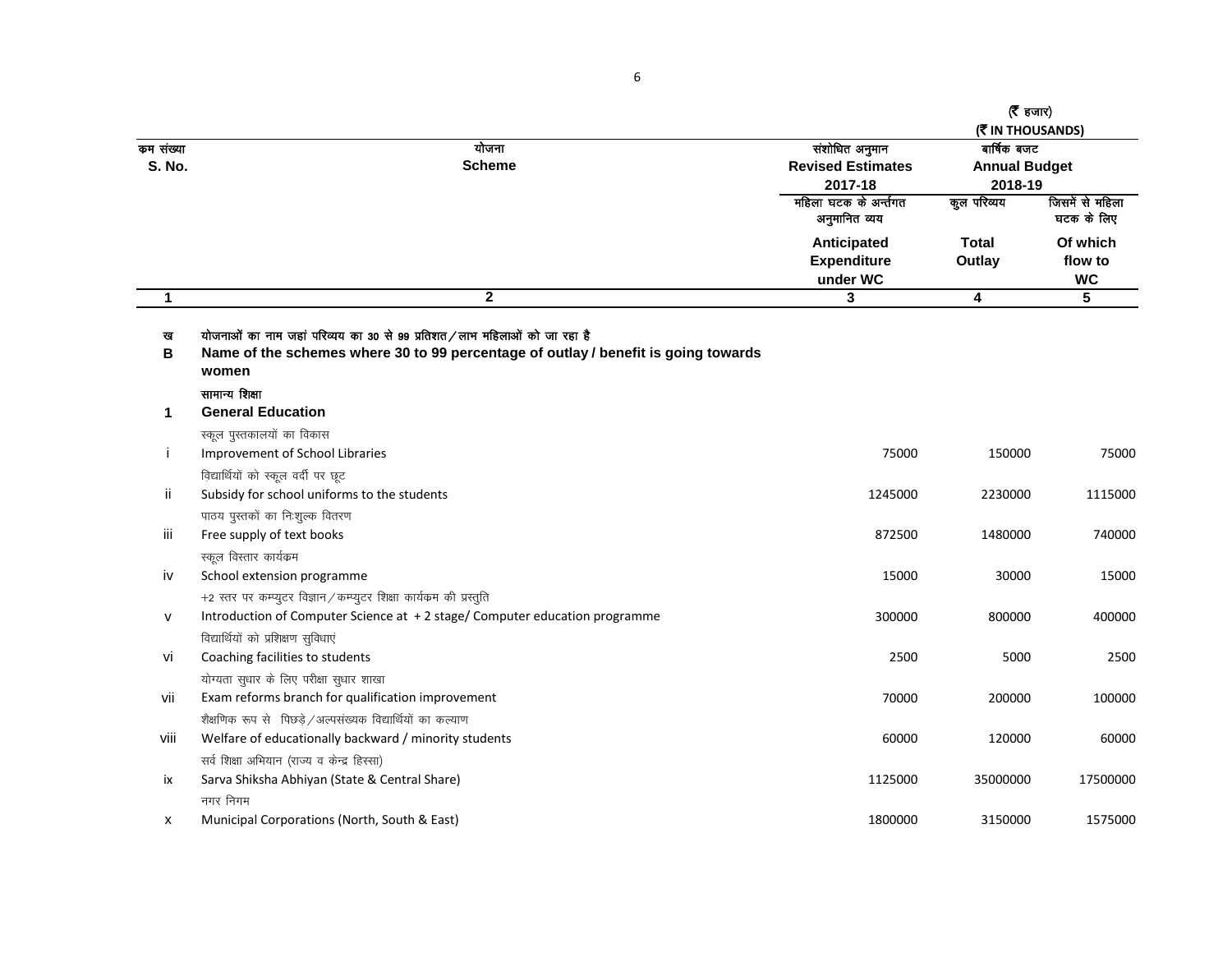|                            |                                                                                   |                                                       | $(5)$ हजार)<br>(M) THOUSANDS) |                                                |  |
|----------------------------|-----------------------------------------------------------------------------------|-------------------------------------------------------|-------------------------------|------------------------------------------------|--|
| कम संख्या<br><b>S. No.</b> | योजना<br><b>Scheme</b>                                                            | संशोधित अनुमान<br><b>Revised Estimates</b><br>2017-18 |                               | बार्षिक बजट<br><b>Annual Budget</b><br>2018-19 |  |
|                            |                                                                                   | महिला घटक के अर्न्तगत<br>अनुमानित व्यय                | कूल परिव्यय                   | जिसमें से महिला<br>घटक के लिए                  |  |
|                            |                                                                                   | Anticipated<br><b>Expenditure</b><br>under WC         | <b>Total</b><br>Outlay        | Of which<br>flow to<br><b>WC</b>               |  |
| $\mathbf{1}$               | $\overline{\mathbf{2}}$                                                           | $\mathbf{3}$                                          | 4                             | $5\phantom{.0}$                                |  |
|                            | शिक्षा का अधिकार अधिनियम                                                          |                                                       |                               |                                                |  |
| xi                         | Right to Education (RTE).<br>शिक्षक प्रशिक्षण (एस.सी.ई.आर.टी.)                    | 305000                                                |                               |                                                |  |
| xii                        | <b>Teachers Training (SCERT)</b>                                                  | 255000                                                | 547000                        | 273500                                         |  |
|                            | युवा योजना                                                                        |                                                       |                               |                                                |  |
| xiii                       | Scheme of YUVA                                                                    | 200000                                                | 500000                        | 250000                                         |  |
|                            | राष्ट्रीय माघ्यमिक शिक्षा अभियान (राज्य व केन्द्र हिस्सा)                         |                                                       |                               |                                                |  |
| xiv                        | Rashtriya Madhyamic Shiksha Abhiyan (State & Central Share)                       | 65000                                                 | $\cdots$                      |                                                |  |
|                            | जोड़                                                                              |                                                       |                               |                                                |  |
|                            | <b>TOTAL</b>                                                                      | 6390000                                               | 44212000                      | 22106000                                       |  |
|                            | खेलकूद एवं युवा सेवाएं                                                            |                                                       |                               |                                                |  |
| $\mathbf{2}$               | <b>Sports &amp; Youth Services</b>                                                |                                                       |                               |                                                |  |
|                            | खेलकूद एवं कीडा गतिविधियों को प्रोत्साहन                                          |                                                       |                               |                                                |  |
| J.                         | Promotion of Sports & games activities                                            | 196000                                                | 603000                        | 301500                                         |  |
|                            | युवा कल्याण कार्यक्रम                                                             |                                                       |                               |                                                |  |
| ii                         | Youth Welfare Programme                                                           | 3000                                                  | 6000                          | 3000                                           |  |
|                            | राजकीय विद्यालयों में स्काउट एवं गाइड कार्यक्रम                                   |                                                       |                               |                                                |  |
| Ш                          | Scout & Guide Programme in Govt. School                                           | 4000                                                  | 9000                          | 4500                                           |  |
|                            | खेल और प्रगति – खेल में उत्कृष्टता के लिए स्कूली छात्रों के लिए वित्तीय सहायता    |                                                       |                               |                                                |  |
| iv                         | Play & Progress - Financial Assistance to School Students for exellence in Sports | $\ddotsc$                                             | 200000                        | 100000                                         |  |
|                            | उत्कृष्टता अभियान – खिलाड़ियों के लिए वित्तीय सहायता                              |                                                       |                               |                                                |  |
| v                          | Mission Excellence - Financial Assistance to Sports Persons                       |                                                       | 150000                        | 75000                                          |  |
|                            | विधानसभा क्षेत्रों में खेलकूद गतिविधियाँ                                          |                                                       |                               |                                                |  |
| vi                         | Sports Activities in Assembly Constituencies                                      | $\cdots$                                              | 200000                        | 100000                                         |  |
|                            | जोड़                                                                              |                                                       |                               |                                                |  |
|                            | <b>TOTAL</b>                                                                      | 203000                                                | 1168000                       | 584000                                         |  |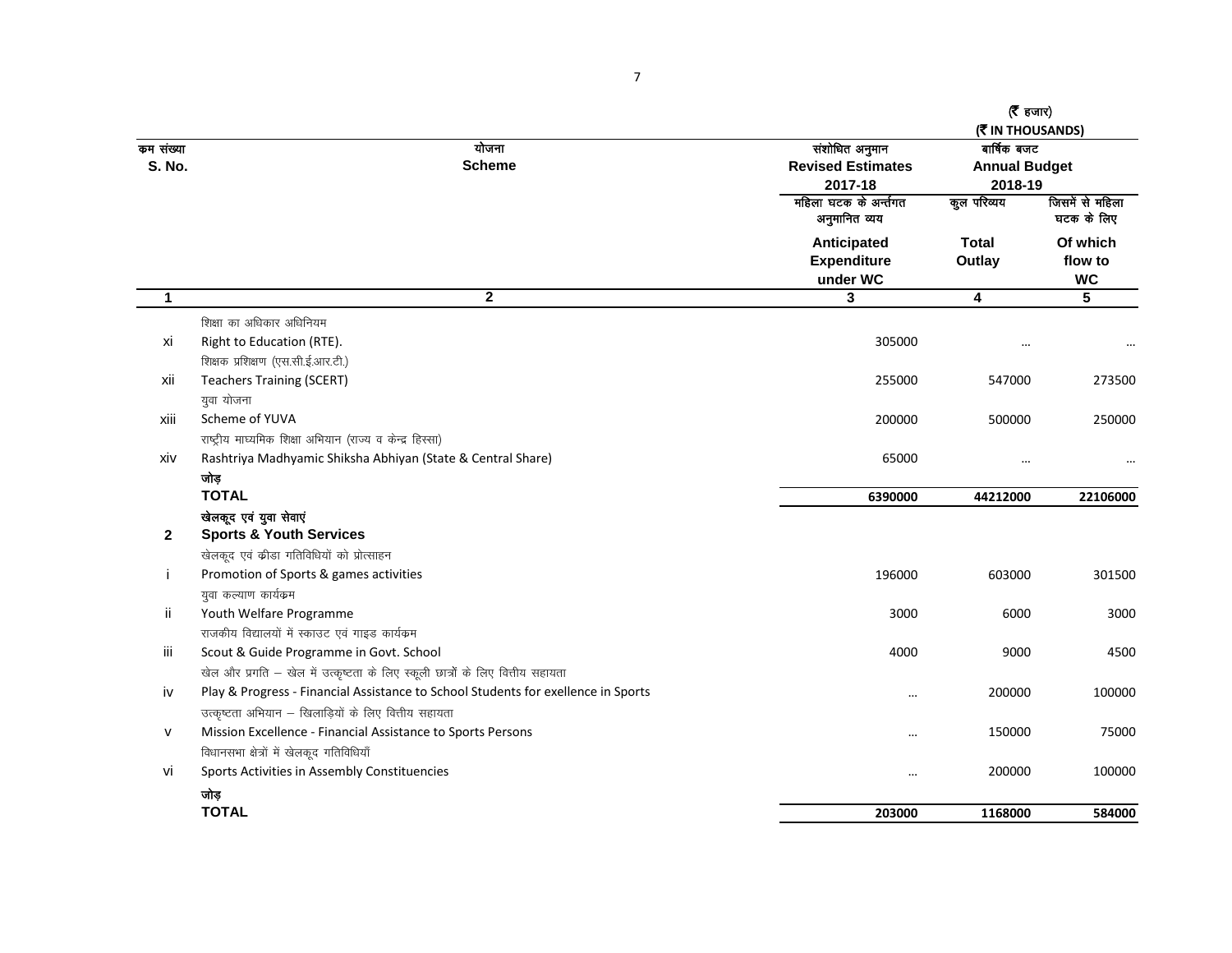|                            |                                                                                                               |                                                                                | ( <b>रै</b> हजार)<br>(WIN THOUSANDS)                          |                                  |
|----------------------------|---------------------------------------------------------------------------------------------------------------|--------------------------------------------------------------------------------|---------------------------------------------------------------|----------------------------------|
| कम संख्या<br><b>S. No.</b> | योजना<br><b>Scheme</b>                                                                                        | संशोधित अनुमान<br><b>Revised Estimates</b><br>2017-18<br>महिला घटक के अर्न्तगत | बार्षिक बजट<br><b>Annual Budget</b><br>2018-19<br>कुल परिव्यय | जिसमें से महिला                  |
|                            |                                                                                                               | अनुमानित व्यय                                                                  |                                                               | घटक के लिए                       |
|                            |                                                                                                               | Anticipated<br><b>Expenditure</b><br>under WC                                  | <b>Total</b><br>Outlay                                        | Of which<br>flow to<br><b>WC</b> |
| $\mathbf{1}$               | $\overline{2}$                                                                                                | $\mathbf{3}$                                                                   | $\overline{\mathbf{4}}$                                       | 5                                |
| 3                          | नगर निगम<br><b>Municipal Corporations</b>                                                                     |                                                                                |                                                               |                                  |
| Ť                          | शारीरिक शिक्षा का विस्तार एवं सुधार<br>Expansion & improvement of physical education (North, South<br>& East) | 15000                                                                          | 30000                                                         | 15000                            |
|                            | जोड़<br><b>TOTAL</b>                                                                                          | 15000                                                                          | 30000                                                         | 15000                            |
| 4                          | महिला एवं बाल विकास विभाग<br>Department of Women and Child Development                                        |                                                                                |                                                               |                                  |
|                            | बाल अधिकार आयोग                                                                                               |                                                                                |                                                               |                                  |
| Ť                          | Child Right Commission                                                                                        | 11600                                                                          | 50000                                                         | 50000                            |
|                            | आँगनवाडी उन्नयन प्रोत्साहन योजना                                                                              |                                                                                |                                                               |                                  |
| ïi                         | Incentivised Anganwadi Upgradation Scheme                                                                     | 5000                                                                           | 250000                                                        | 125000                           |
|                            | प्रत्येक आँगनवाडी केन्द्र में सी.सी.टी.वी.                                                                    |                                                                                |                                                               |                                  |
| iiii                       | CCTV in each Anganwadi Centre                                                                                 | 5000                                                                           | 200000                                                        | 100000                           |
|                            | आँगनवाड़ी कार्यकर्ताओं के लिए मोबाइल                                                                          |                                                                                |                                                               |                                  |
| iv                         | Mobile for Anganwadi Workers                                                                                  | $\cdots$                                                                       | 60000                                                         | 30000                            |
|                            | अभिभावकों, आँगनवाड़ी कार्यकर्ताओं एवं आँगनवाड़ी समितियों का प्रशिक्षण (प्रारंभिक बाल्यावस्था शिक्षा)          |                                                                                |                                                               |                                  |
| $\mathsf{v}$               | Training of Parents, AWWs & Anganwadi Samitis (Early Childhood Education)                                     | $\cdots$                                                                       | 50000                                                         | 25000                            |
| Vİ                         | राष्ट्रीय पोषण परियोजना (सी.एस.एस.)<br><b>National Nutritional Mission (CSS)</b>                              |                                                                                | 65000                                                         | 32500                            |
|                            | जोड़<br><b>TOTAL</b>                                                                                          | 21600                                                                          | 675000                                                        | 362500                           |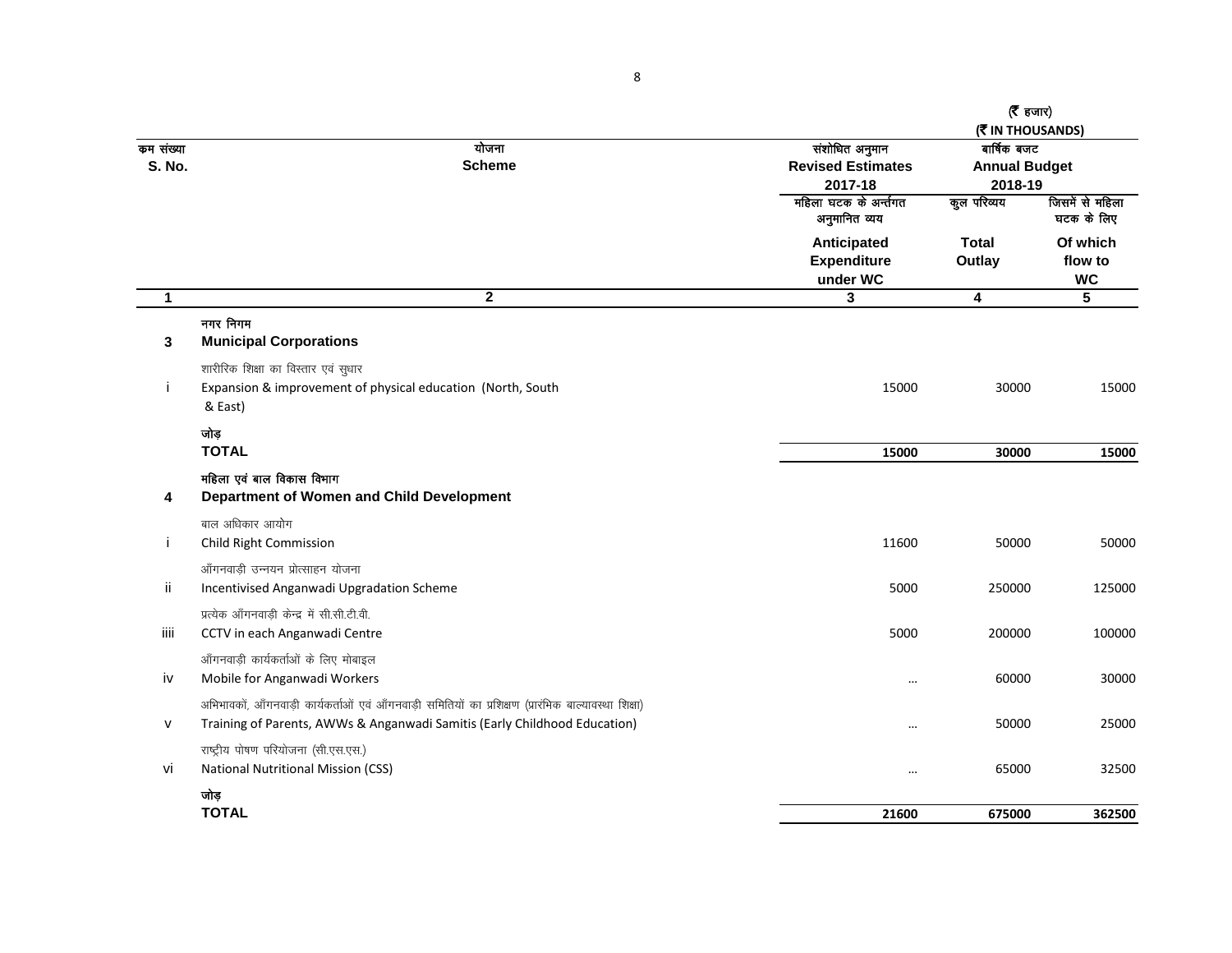|                            |                                                                                                                                     |                                                       | $(5)$ हजार)<br>(WIN THOUSANDS)                 |                                  |
|----------------------------|-------------------------------------------------------------------------------------------------------------------------------------|-------------------------------------------------------|------------------------------------------------|----------------------------------|
| कम संख्या<br><b>S. No.</b> | योजना<br><b>Scheme</b>                                                                                                              | संशोधित अनुमान<br><b>Revised Estimates</b><br>2017-18 | बार्षिक बजट<br><b>Annual Budget</b><br>2018-19 |                                  |
|                            |                                                                                                                                     | महिला घटक के अर्न्तगत<br>अनुमानित व्यय                | कूल परिव्यय                                    | जिसमें से महिला<br>घटक के लिए    |
|                            |                                                                                                                                     | Anticipated<br><b>Expenditure</b><br>under WC         | <b>Total</b><br>Outlay                         | Of which<br>flow to<br><b>WC</b> |
| $\mathbf{1}$               | $\mathbf{2}$                                                                                                                        | 3                                                     | 4                                              | 5                                |
| 5                          | पोषाहार<br><b>Nutrition</b>                                                                                                         |                                                       |                                                |                                  |
|                            | आई.सी.डी.एस. योजना के अंतर्गत पूरक पोषाहार योजना-एस.एन.पी. (राज्य व केन्द्र हिस्सा)                                                 |                                                       |                                                |                                  |
| j.                         | Supplementry Nutrition Programme(SNP) in ICDS Project (State & Central Share)                                                       | 680000                                                | 1858800                                        | 929400                           |
| ïi                         | मध्याहन् भोजन (राज्य व केन्द्र हिस्सा)<br>Mid-Day-Meal (State & Central Share)                                                      | 760000                                                | 1620000                                        | 810000                           |
|                            | जोड़                                                                                                                                |                                                       |                                                |                                  |
|                            | <b>Total</b>                                                                                                                        | 1440000                                               | 3478800                                        | 1739400                          |
|                            | समाज कल्याण विभाग                                                                                                                   |                                                       |                                                |                                  |
| 6                          | <b>Social Welfare Department</b>                                                                                                    |                                                       |                                                |                                  |
|                            | वरिष्ठ नागरिक पेंशन योजना                                                                                                           |                                                       |                                                |                                  |
| j                          | Pension to Senior Citizions                                                                                                         | 5325000                                               | 11000000                                       | 5500000                          |
|                            | अपंगों की वित्तिय सहायता                                                                                                            |                                                       |                                                |                                  |
| jj.                        | Financial Assistance to Differently Abled Persons                                                                                   | 1000000                                               | 2000000                                        | 1000000                          |
|                            | जोड़                                                                                                                                |                                                       |                                                |                                  |
|                            | <b>Total</b>                                                                                                                        | 6325000                                               | 13000000                                       | 6500000                          |
| 7                          | अ.जा. / अ.ज.जा. एंव पिछडे वर्गो का कल्याण विभाग<br>Department for Welfare of SC/ST/OBC/Min.                                         |                                                       |                                                |                                  |
|                            | अन.जा. / जनजाति अन्य पिछडे वर्ग एवं अल्प संख्यक छात्रों के लिए छात्रवृत्ति पुस्तकों व लेखन सामग्री की खरीद के लिए वित्तिय<br>सहायता |                                                       |                                                |                                  |
|                            | Financial Assistance for purchase of stationary etc. to SC/ST/OBC/Minority Students                                                 | 380000                                                | 946900                                         | 378760                           |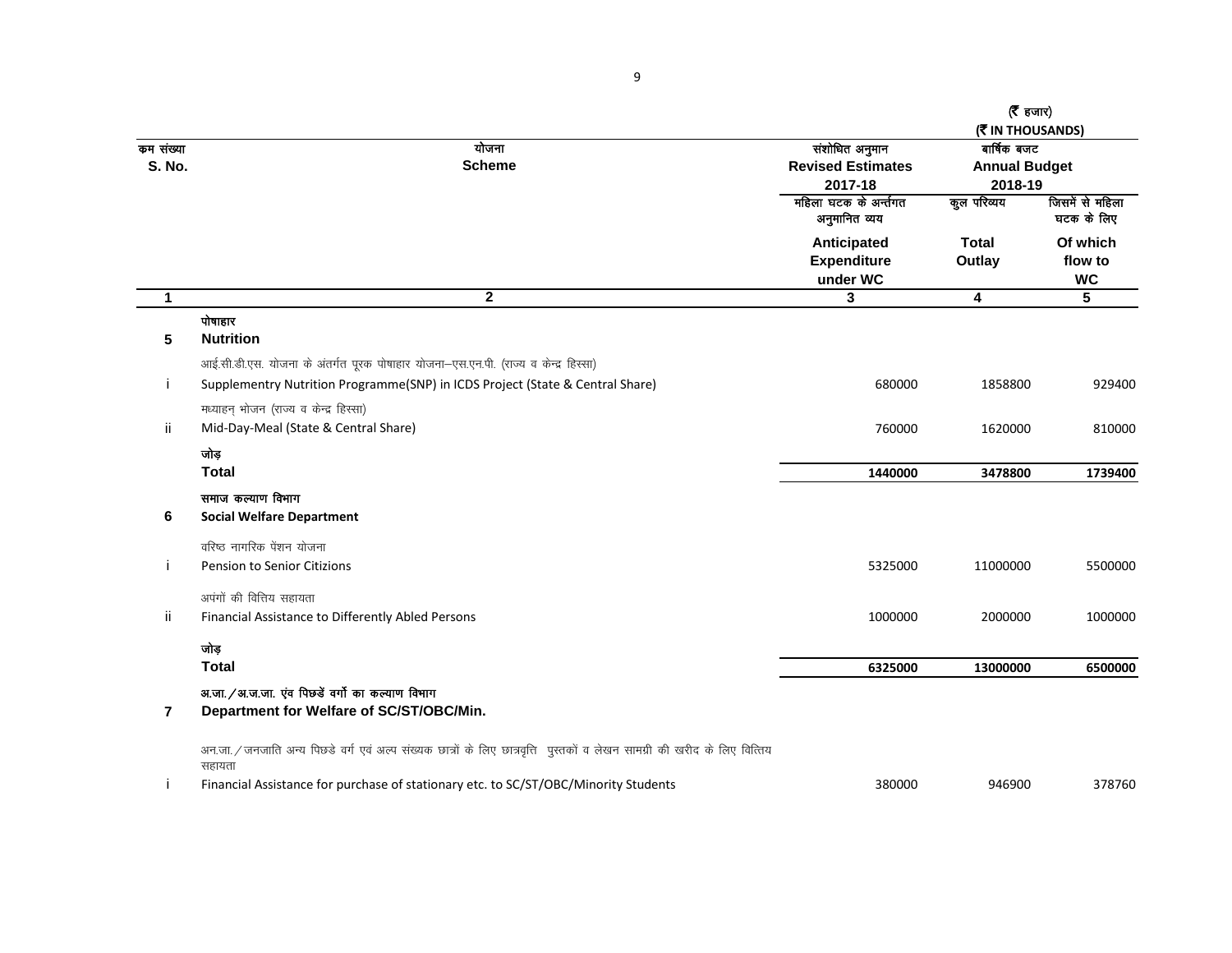|               |                                                                                                           |                          | ( $\bar{\tau}$ हजार) |                 |
|---------------|-----------------------------------------------------------------------------------------------------------|--------------------------|----------------------|-----------------|
|               |                                                                                                           |                          | (WIN THOUSANDS)      |                 |
| कम संख्या     | योजना                                                                                                     | संशोधित अनुमान           | बार्षिक बजट          |                 |
| <b>S. No.</b> | <b>Scheme</b>                                                                                             | <b>Revised Estimates</b> | <b>Annual Budget</b> |                 |
|               |                                                                                                           | 2017-18                  | 2018-19              |                 |
|               |                                                                                                           | महिला घटक के अर्न्तगत    | कूल परिव्यय          | जिसमें से महिला |
|               |                                                                                                           | अनुमानित व्यय            |                      | घटक के लिए      |
|               |                                                                                                           | Anticipated              | <b>Total</b>         | Of which        |
|               |                                                                                                           | <b>Expenditure</b>       | Outlay               | flow to         |
|               |                                                                                                           | under WC                 |                      | <b>WC</b>       |
| 1             | $\mathbf{2}$                                                                                              | 3                        | 4                    | 5               |
|               | अ.जा. / अ.ज.जा. / अन्य पिछडे वर्ग एवं अल्प संख्यक छात्रों को योग्यता छात्रवृती                            |                          |                      |                 |
| ii.           | Scholarship/Merit Scholarship to SC/ST/OBC/Minority Students                                              | 444000                   | 700000               | 280000          |
|               | अन.जा. / जनजाति अन्य पिछडे वर्ग एवं अल्प संख्यक के कालेजों व विश्वविद्यालय छात्रों के लिए छात्रवृत्ति     |                          |                      |                 |
| iii           | Merit Scholarship for College & University Students of SC/ST/OBC/Minority                                 | 26000                    | 65000                | 26000           |
|               | अ.जा. / जनजाति अन्य पिछडे वर्ग एवं अल्प संख्यक को व्यवसायिक / तकनीकी छात्रवृत्ति                          |                          |                      |                 |
| iv            | Vocational & Technical Scholarship to SC/ST/OBC/Minority Students                                         | 1600                     | 1000                 | 400             |
|               | सार्वजनिक विद्यालयों में अ.जा. / अ.ज.जा. / अन्य पिछडे वर्ग एवं अल्प संख्यक छात्रों का ट्यूशन फीस की वापसी |                          |                      |                 |
| $\mathsf{v}$  | Reimbursement of Tuition Fee in Public Schools to SC/ST/OBC/Minority Students                             | 224000                   | 450000               | 180000          |
|               | जय भीम मुख्यमंत्री प्रतिभा विकास योजना                                                                    |                          |                      |                 |
| vi            | Jai Bhim Mukhyamantri Pratibha Vikas Yojna                                                                | $\cdots$                 | 240000               | 96000           |
|               | जोड़                                                                                                      |                          |                      |                 |
|               | <b>Total</b>                                                                                              | 1075600                  | 2402900              | 961160          |
|               | स्वास्थ्य सेवायें निदेशालय                                                                                |                          |                      |                 |
| 8             | <b>Directorate of Health Services</b>                                                                     |                          |                      |                 |
|               | चाचा नेहरु बाल चिकित्सालय                                                                                 |                          |                      |                 |
|               | Chacha Nehru Bal Chiketsalya                                                                              | 365000                   | 840000               | 420000          |
|               | जोड                                                                                                       |                          |                      |                 |
|               | <b>Total</b>                                                                                              | 365000                   | 840000               | 420000          |